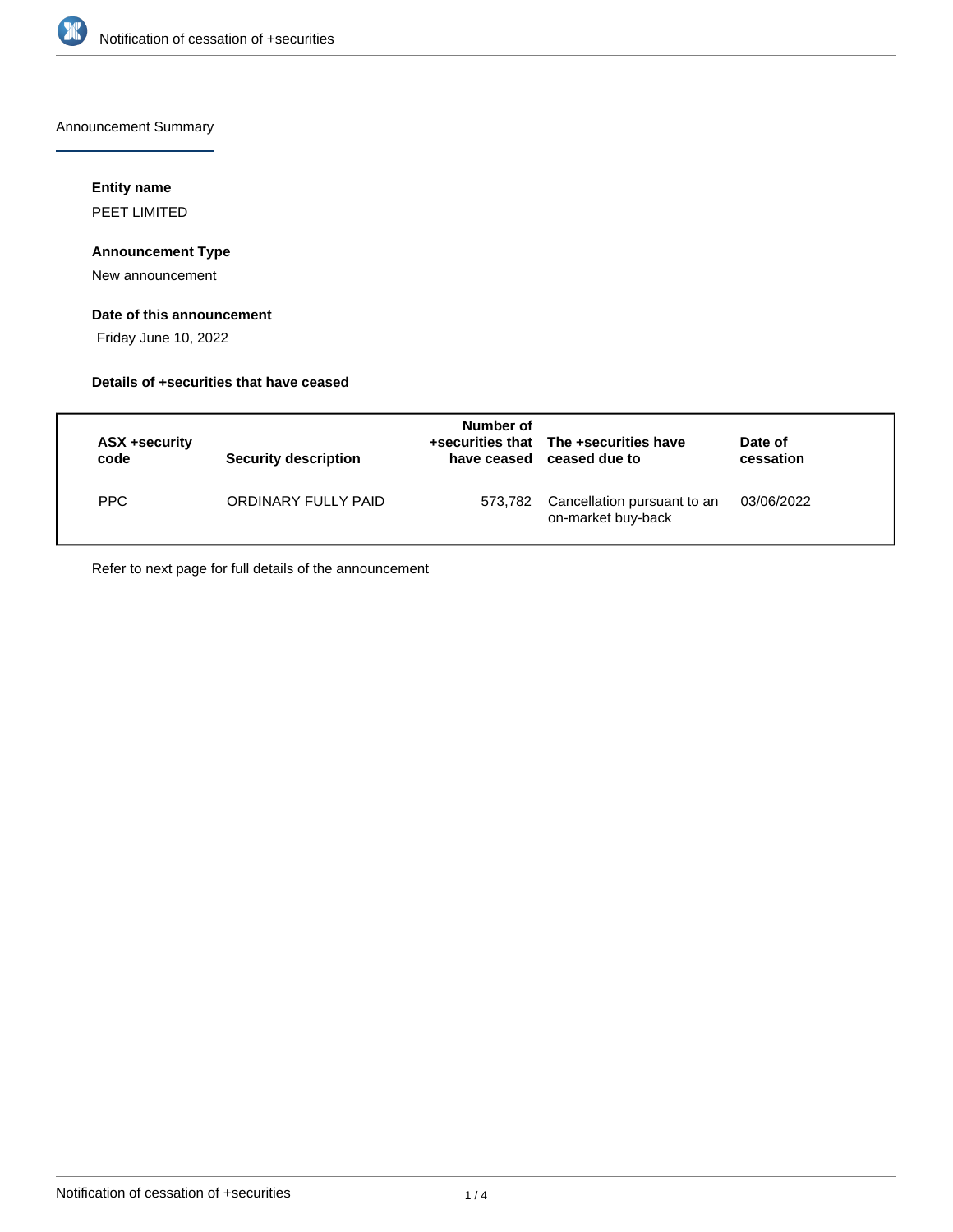

Part 1 - Announcement Details

# **1.1 Name of +Entity**

PEET LIMITED

We (the entity named above) provide the following information about our issued capital.

**1.2 Registered Number Type** ABN

**Registration Number** 56008665834

**1.3 ASX issuer code** PPC

**1.4 The announcement is** New announcement

# **1.5 Date of this announcement**

10/6/2022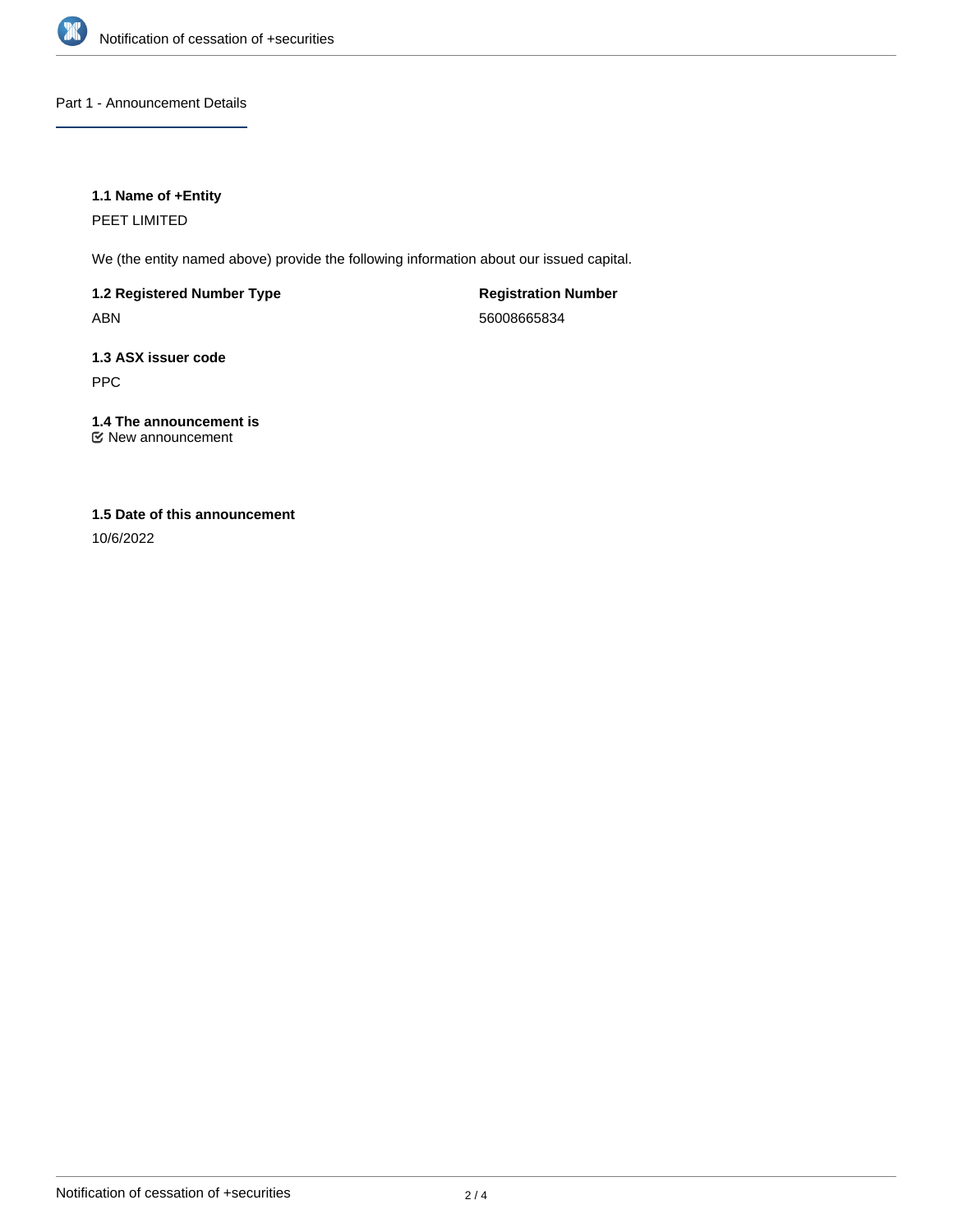

#### Part 2 - Details of +equity securities or +debt securities that have ceased

### **ASX +Security Code and Description**

PPC : ORDINARY FULLY PAID

#### **Quoted +equity securities or +debt securities that have ceased**

**Number of securities that have ceased**

573,782

3/6/2022

**Reason for cessation** Cancellation pursuant to an on-market buy-back

**Date of cessation**

**Is the entity paying any consideration for the cessation?** No

### **Any other information the entity wishes to notify to ASX about the cessation?**

573,782 ordinary fully paid shares acquired on market between 3 June 2022 and 9 June 2022